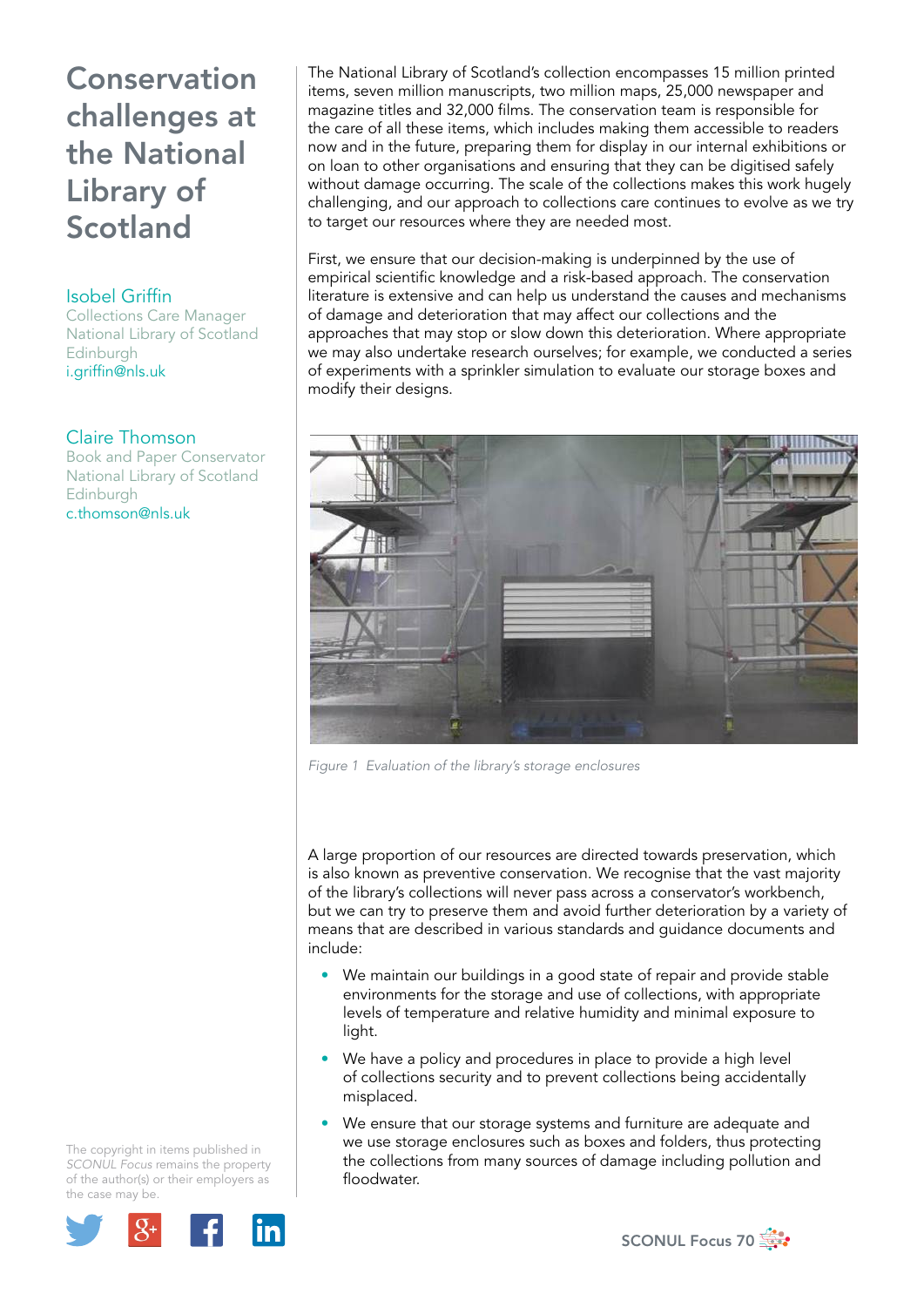- We ensure that our collections are handled and transported correctly, both by educating library staff and users and by providing appropriate equipment, such as book weights and wedges for use in the reading rooms, and padded carrying cases for items going on loan.
- We have appropriate emergency procedures in place to reduce the likelihood of disasters and to react appropriately if disasters do occur.

However, while focusing on preservation is clearly a sensible and cost-effective approach, it cannot improve the condition of items that are already damaged. A programme of conservation treatments is therefore required for items that are otherwise too fragile to be issued to readers or put on display, although with thousands of items clamouring for attention, treatments must be targeted carefully. Priority is given to items that are actively deteriorating, for example due to acid hydrolysis of poor quality paper, to heavily used items and to highly significant and often unique items.

To minimise treatment times and to avoid excessive levels of intervention, we say that treatments should be sufficient to make items 'fit for purpose' and no more. Clearly the 'purpose' driving the treatment is important; for example, aesthetics are more likely to be a consideration for items being put on exhibition than for items being prepared for digitisation. Some treatments – such as the application of hinges to strengthen the joints of books being digitised – take minutes, whereas others can take days, weeks or even months.

One of our biggest projects to date has been the conservation of the 'Chimney Map', which was begun in spring 2016 and completed almost a year later. The map acquired its colloquial name because when it was discovered during renovations at a house in Aberdeenshire it was originally thought to have come from inside a chimney.

The map was donated to the library in 2007, arriving as a filthy, crumpled ball which was only just identifiable as a map of the world, entitled *Nova Totius Terrarum Orbis Tabula*. The library's curators ascertained that it was printed in around 1690 by Gerald Valck, a renowned Dutch map maker, and that only two other copies are known to remain in existence. The map was so large that it had been made using eight printing plates to create eight paper sections, which were then stuck together onto a linen backing.





*Figure 2 The map as it arrived at the library (image courtesy of Written in Film)* 

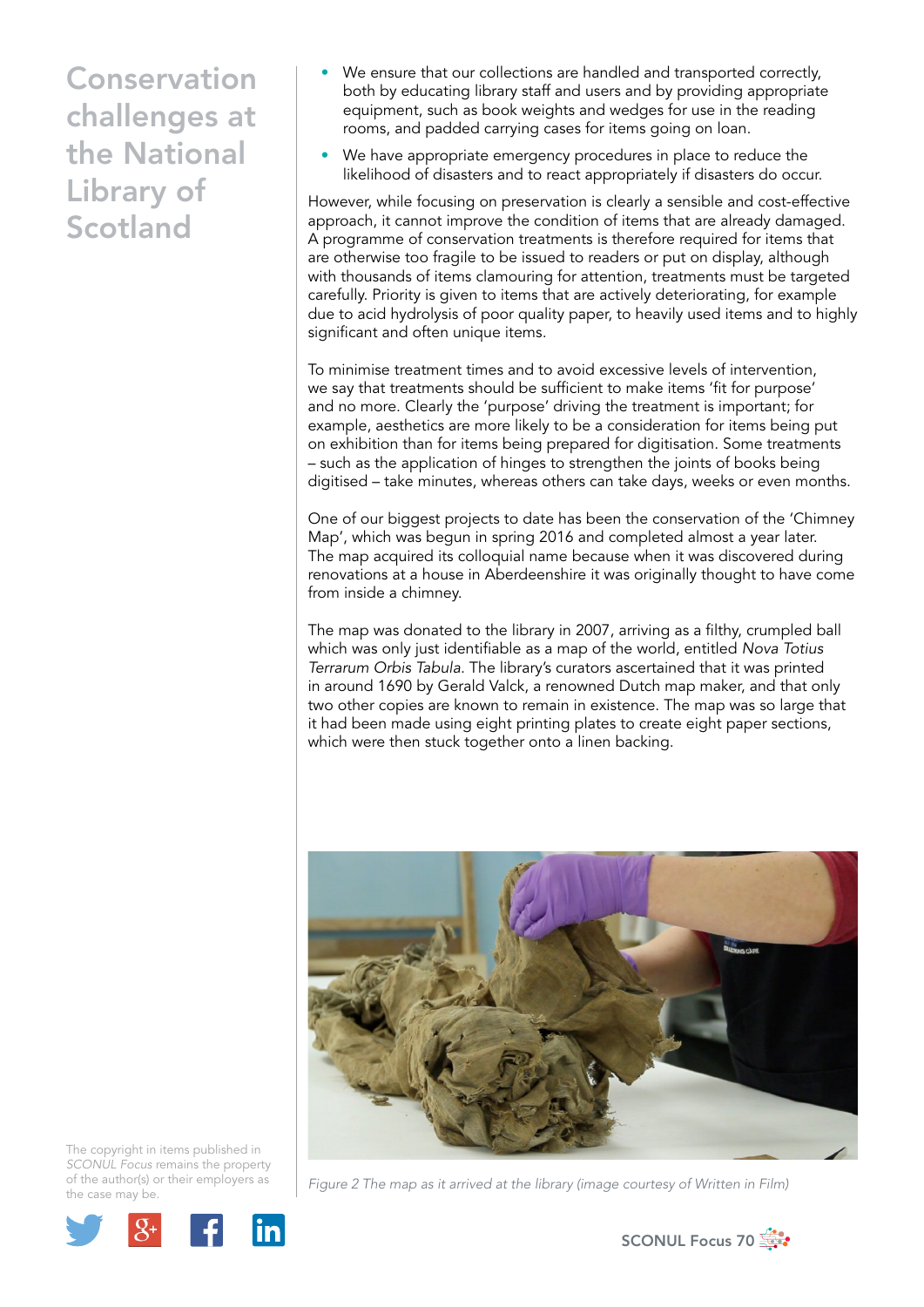When the donation was received, there were insufficient resources available even to consider the conservation of the map, so it was put into storage. However, it was not forgotten, and when the library received a private donation for conservation work in late 2015, it was decided to provide cover for one of the library's conservators for a week. This freed up some time to undertake preliminary investigations of the map. The results were reasonably positive, but the conservator cautioned that full treatment would be very time-consuming and might not achieve a great deal. During further discussions, it was argued that the rarity of the map and the potential for putting it on display justified allocating resources to it, and that the conservation should therefore be attempted. Furthermore, the story of the map and its discovery is fascinating and the conservation project clearly had the potential to generate considerable publicity for the library.

The treatment was extremely challenging due to the fragmentary nature of the map. The first stage was to unfurl it – many large pieces separated from the main body during this process – and to remove surface dirt and debris using a squirrel-hair brush and a dental aspirator. The map was then examined properly and it was decided that the removal of the linen backing and subsequent relining were required in order to prevent further damage. It was proposed that the map should be separated back into its eight sections to facilitate the treatment, which seemed acceptable given that it was already splitting along the joins between the sections.

The separation of the sections was achieved using strips of gelatine gel, which were placed along the joins and weighted down to ensure good contact with the paper. This softened the old adhesive, allowing the edges of the sections to be lifted and the linen backing to be cut along the joins. Once separated the individual sections were supported on layers of blotter and placed in a humidifying chamber. This relaxed the paper, enabling the folds to be teased open and held in place with weighted pads. The flattened sections were then left to dry.



*Figure 3 Humidification of the map (image courtesy of Written in Film)* 



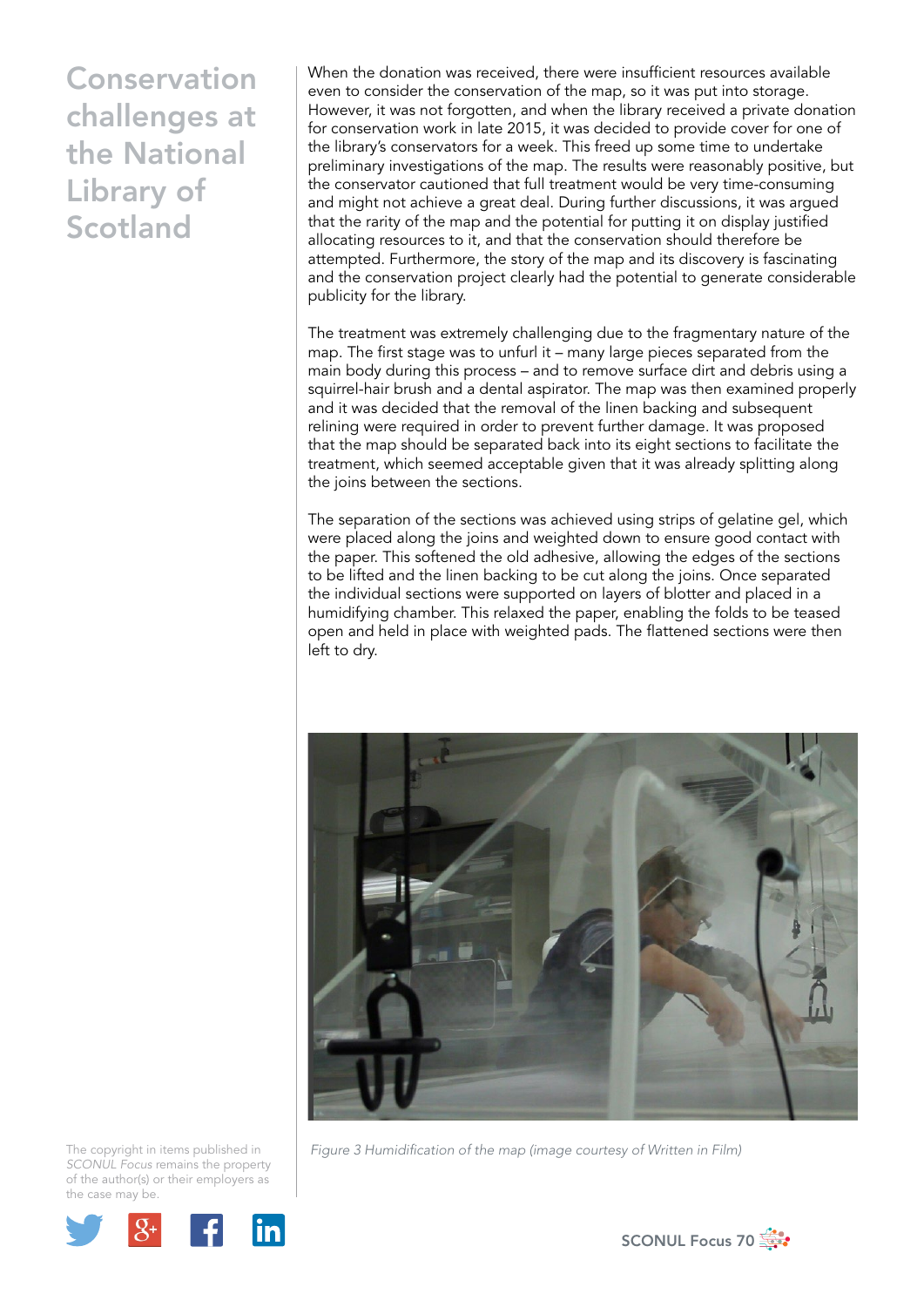The next stage of the treatment was the application of a temporary facing, which would hold the loose pieces of the map in place when the backing was removed. Small squares of Japanese paper were stuck to the front of the map with methyl cellulose adhesive, and while the map was slightly damp it was turned over and the linen backing was removed using hand tools. The sections were then washed in turn in a heated sink, with gentle brushing away of the old adhesive and agitation of the water.

A large sheet of silicone release paper was pasted onto an upright light box, with two layers of thin tissue on top. After being washed, each section was blotter-dried and adhered to the tissue. The surface of the map was then sprayed with cold water, which dissolved the methyl cellulose and allowed the facing to be peeled off. Where necessary the more fragmentary areas were realigned using an image of the version owned by the Maritime Museum in Rotterdam for guidance. Once dry, the sections could be lifted off the light box by peeling away the silicone release paper.

The final stage of the treatment was to bring the sections together onto a single lining. Silicone release paper was again pasted onto the light box, and two layers of toned Japanese paper were built up, using small overlapping pieces. The sections of the map were then adhered to the lining, with the edges of the lining left protruding, which gave a convenient way of attaching the map to a backboard for display. No attempt was made to infill the missing areas; this would have made the treatment into a conjectural restoration, and in any case the losses were considered an important reminder of the map's fascinating history.



*Figure 4 The map after treatment*

The map was put on display in the library's entrance area in April 2017, and was subsequently lent to Castle Fraser in Aberdeenshire, which has links to the map's provenance.

The stories of how the map came to the Library and the amazing transformation that it has subsequently undergone were documented in three professional films. The first two showcase the history and conservation of the map (https://www.youtube.com/watch?v=g6Bn3xBGfWYand https://www. youtube.com/watch?v=WxxJpAYhzpg) and the third explores the discovery of